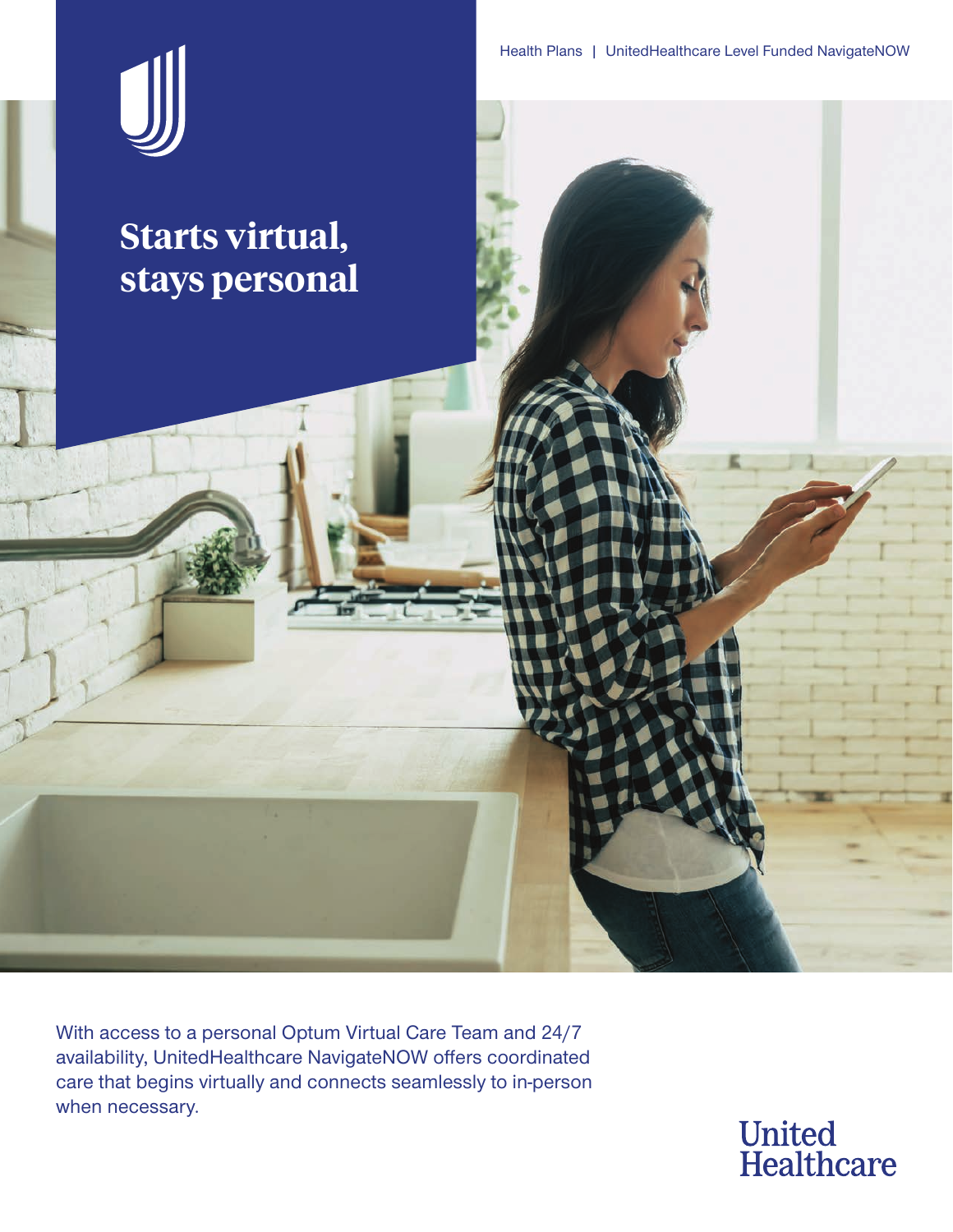# **Introducing NavigateNOW, access to care that's virtually different**

#### **Consumer focused**

- 24/7/365 digital access to care and support with online scheduling and on-demand, same-day appointments
- Board-certified physicians and other care providers are available at the touch of a button
- Care Team coordinates in-person care with local providers to help with a seamless experience

#### **Concierge Care**

- Employees use an app\* to connect with their Care Team who can provide immediate help for pinkeye or guide them to an in-person appointment for lab work
- Integration of medical and behavioral providers within the Care Team
- Interactive well-being programs

#### **Savings opportunities for you and your employees**

- \$0 copays for primary care, behavioral health and virtual visits for urgent care
- Clinical workflow and new efficiency tools may result in savings for everyone
- Clinically led navigation to highperforming providers\*\* and optimal sites of care help drive savings

# **A closer look at the experience**



Morgan schedules a sameday primary care visit with her primary care provider (PCP) and pays \$0.

Prior to the appointment, she fills out her health history and mentions that she's been having headaches.



Morgan's PCP conducts her virtual primary care visit and creates a treatment plan for her headaches. The PCP also uncovers that Morgan is experiencing anxiety and offers to bring a behavioral health specialist into the visit to discuss treatment options.

The specialist joins Morgan's primary care visit and outlines a treatment plan on the call.



The specialist recommends bi-weekly virtual visits to help Morgan with her anxiety and Sanvello™ for additional on-demand, self-directed behavioral support between visits.

Morgan continues to see her behavioral health specialist biweekly for \$0. The specialist works closely with Morgan's PCP to manage her overall health.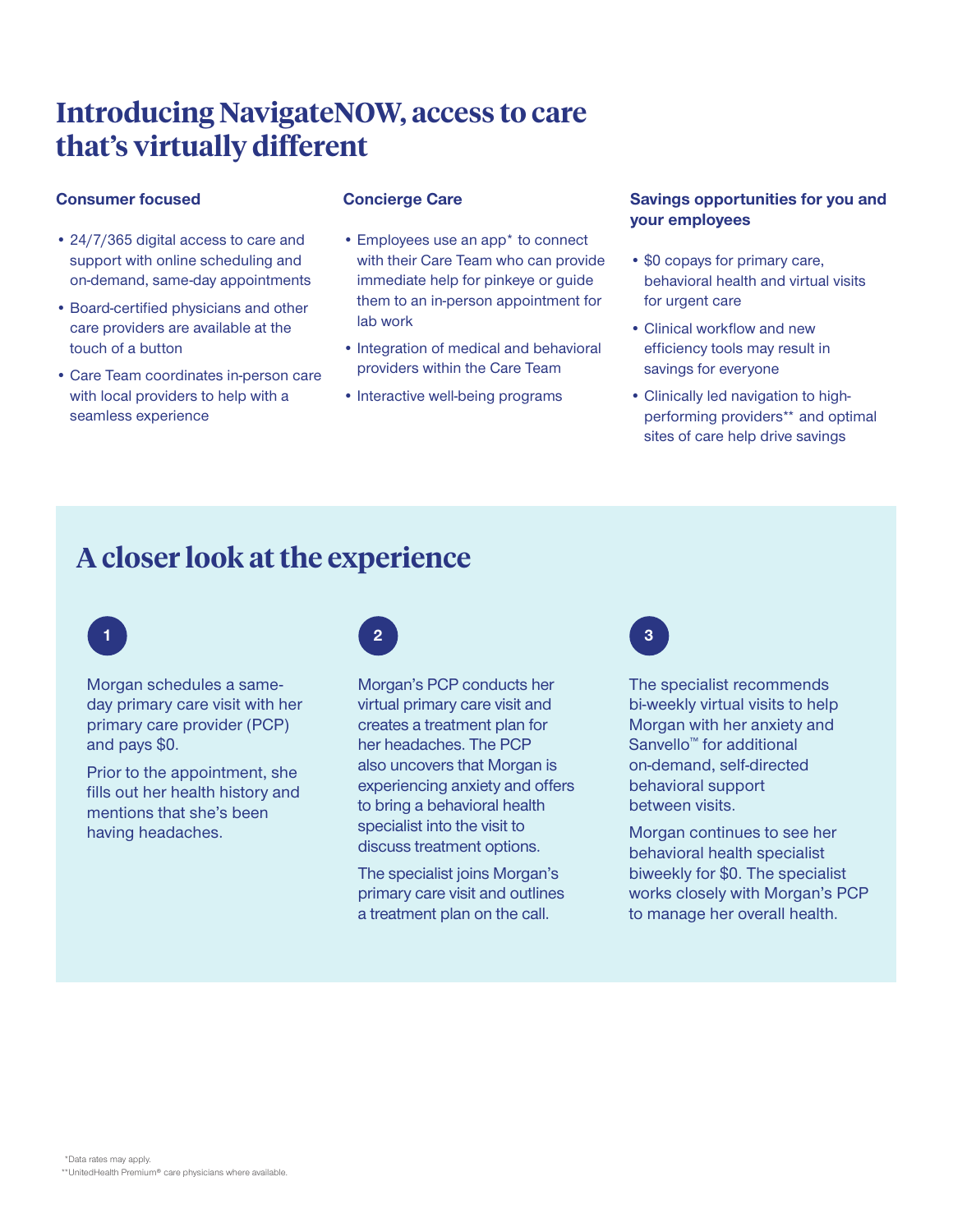# **What you can expect with NavigateNOW**



## **An integrated experience to support improved overall health**

It's designed to deliver integrated, whole person care with medical, behavioral and pharmaceutical services in a single entry point to help improve health care and outcomes at a competitive price.



## **Built to effortlessly move from virtual to face-to-face, when necessary**

When virtual care isn't possible because labs are needed or the condition requires being seen face-to-face, care seamlessly moves to in-person with navigation to quality providers.\*

| s' |  |
|----|--|
|    |  |
|    |  |

### **Removes barriers and makes it easier to access care**

Each plan participant can access health care at the touch of a button without sitting in waiting rooms or traffic.

# **When is out-of-network care covered?**



In the case of an emergency, participants and covered dependents can access care from any emergency department—without contacting their Care Team